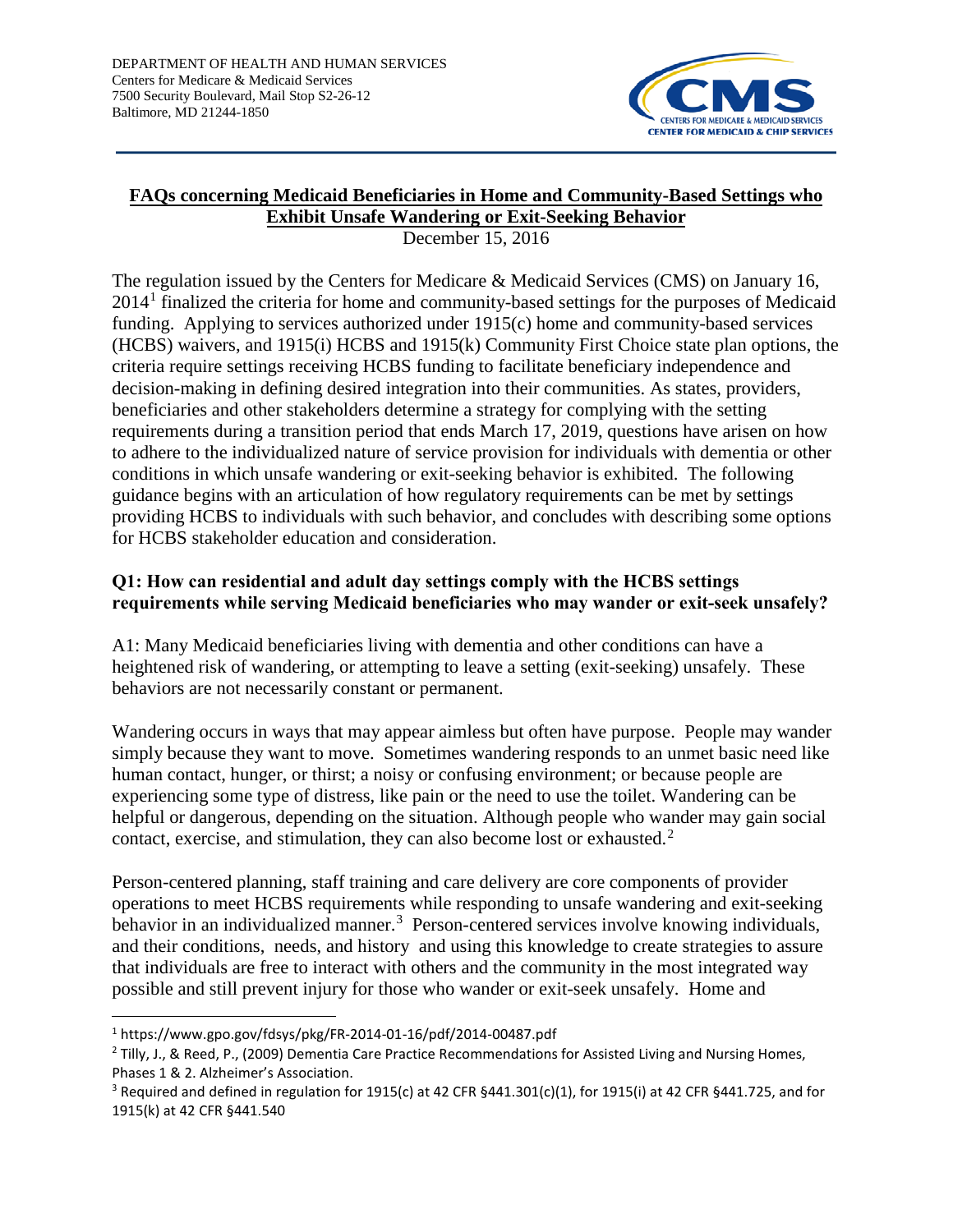community-based settings must demonstrate that person-centered planning drives their operations and services for each person. The beneficiaries the settings serve must drive the person-centered planning process with assistance from a trained, competent, assessor, care manager or similar facilitator. The beneficiary should be able to get input from people who are important to him or her, while still reflecting the individual's input as much as possible. Personcentered plans and related decisions should be consistent with the person's needs and preferences, and informed by family members, caregivers, and other individuals that the beneficiary has identified as playing an important role in his or her life. The role of personcentered planning and the process for realizing this role is described in the final HCBS regulation and in guidance found on the Medicaid.gov website.

Person-centered service plans should be developed with the individual, and include their representatives as appropriate. The person-centered planning process should include a process that:

- is informed by discussions with family members or other individuals who are important to them about key aspects of daily routines and rituals;
- focuses on an individual's strengths and interests;
- outlines the individual's reaction to various communication styles;
- identifies the individual's favorite things to do and experience during the day, as well as experiences that contribute to a bad day;
- proposes experiences that the person may enjoy as community engagement, and describes those factors or characteristics that the individuals would find most isolating or stigmatizing.

To promote effective communication, which is at the core of person-centered planning and service delivery, provider staff serving beneficiaries who wander or exit-seek should receive education and training about how to communicate with individuals living with conditions that may lead to unsafe wandering or exit-seeking. Training programs may include important information on issues such as:

- The most common types of conditions, diseases and disorders that lead to wandering behavior; the various stages of key conditions that result in increased risk of wandering and what to expect over time; and the potential impact of these conditions on the individual's ability to function.
- Differentiating between most common types of conditions, diseases and disorders that lead to wandering behavior from serious mental illness or adverse environmental conditions such as overmedication or neglect.
- Assessing individuals for co-occurring conditions (including barriers to sufficient adaptive skills and the ability to communicate with others) that increase risk for unsafe wandering or exit-seeking.
- Understanding situations that led to past instances of unsafe wandering or exit-seeking or the desire to engage in them;
- Principles of person-centered care planning and service delivery;
- Strategies for identifying and handling behavioral expressions of need or distress.

In addition to previous guidance provided by CMS on the implementation of person-centered planning requirements outlined in the federal HCBS regulations defining home and community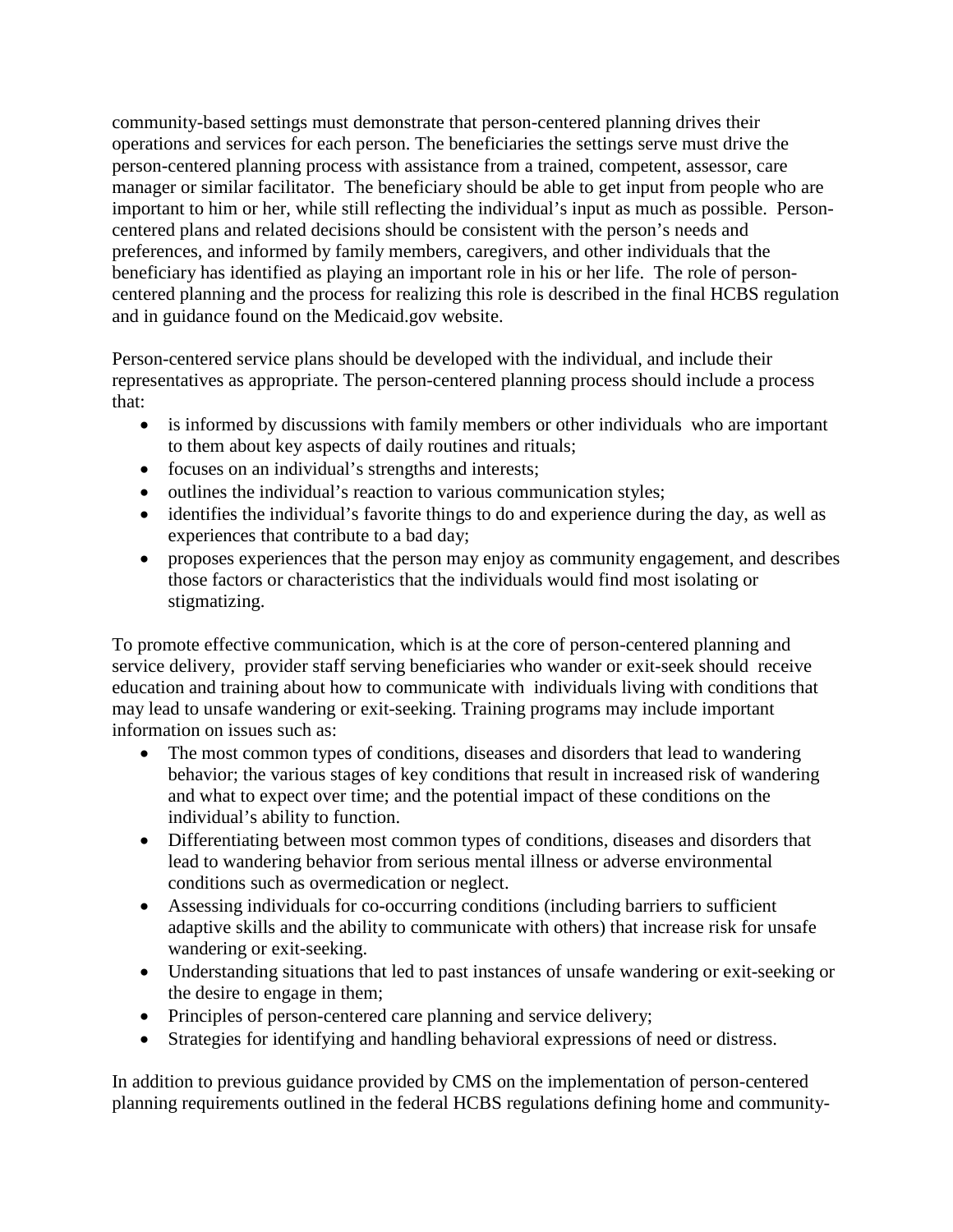based settings, integration of the following promising practices around person-centered planning specifically for people who wander or exit-seek unsafely is recommended:

- Assessing the patterns, frequency, and triggers for unsafe wandering or exit-seeking through direct observation and by talking with the person exhibiting such behaviors, and, when appropriate, their families.
- Using this baseline information to develop a person-centered plan to address unsafe wandering or exit-seeking, implementing the plan, and measuring its impact.
- Using periodic assessments to update information about an individual's unsafe wandering or exit-seeking, and adjust the person-centered plan as necessary.

### **Q2: Can provider-controlled settings with Memory Care Units with controlled-egress comply with the new Medicaid HCBS settings rule? If so, what are the requirements for such settings***?*

**A2:** Yes, but only if controlled-egress is addressed as a modification of the rules defining home and community-based settings, with the state ensuring that the provider complies with the requirements of 42 C.F.R. 441.301(c)(4)(F), 441.530(a)(vi)(F) and 441.710(a)(vi)(F). Any setting using controlled-egress should assess an individual that exhibits wandering (and the underlying conditions, diseases or disorders) and document the individual's choices about and need for safety measures in his or her person-centered care plan. The plan should document the individual's preferences and opportunities for engagement within the setting's community and within the broader community.

Settings with controlled-egress should be able to demonstrate how they can make individual determinations of unsafe exit-seeking risk and make individual accommodations for those who are not at risk. Should a person choose a setting with controlled-egress, the setting must develop person-centered care plans that honor autonomy as well as minimize safety risks for each person, consistent with his or her plan goals. For example, spouses or partners who are not at risk for exit-seeking and who reside in the same setting should have the ability to come and go by having the code to an electronically controlled exit. Technological solutions, such as unobtrusive electronic pendants that alert staff when an individual is exiting, may be used for those at risk, but may not be necessary for others who have not shown a risk of unsafe exit-seeking. Importantly, such restrictions may not be developed or used for non-personcentered purposes, such as punishment or staff convenience.

In situations where a setting uses controlled-egress on an individual basis to support individuals who wander or exit-seek unsafely, consistent with our regulations, the personcentered plan must document the individual's:

- Understanding of the setting's safety features, including any controlled-egress,
- Choices for prevention of unsafe wandering or exit-seeking
- Consent from the individual and caregivers/representatives to controlled-egress goals for care
- Services, supports, and environmental design that will enable the individual to participate in desired activities and support their mobility
- Options that were explored before any modifications occurred to the person-centered plan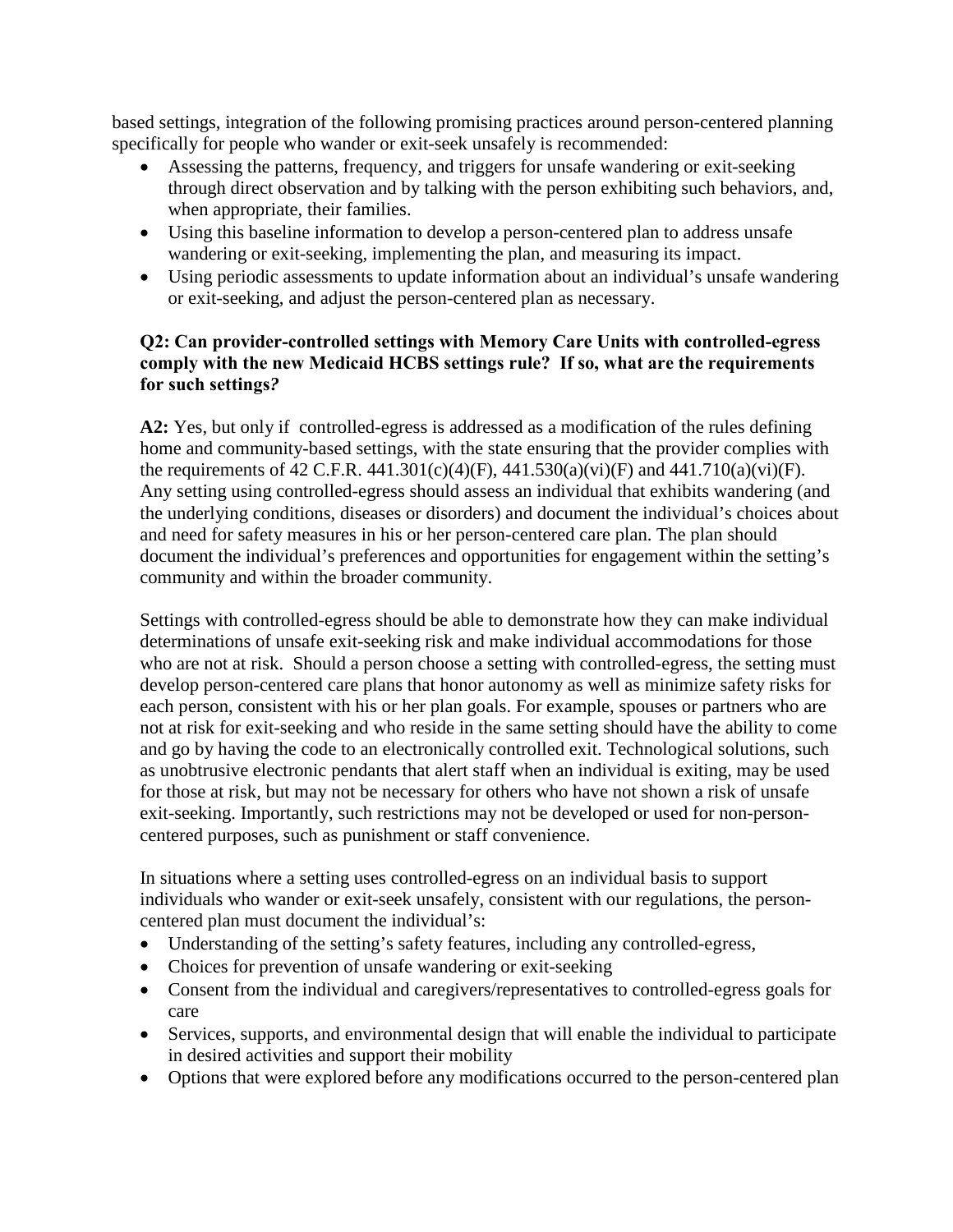Regulations require the person-centered plan to be reviewed at least annually with the Medicaid beneficiary and his or her representative, to determine whether it needs revision<sup>[4](#page-3-0)</sup>. If a secured memory unit is no longer necessary to meet the individual's needs, the individual must be afforded the appropriate services in that setting to integrate into the community and exercise greater autonomy as well as being offered the option of a setting that does not have controlled egress.

To assure fidelity in complying with the regulations defining home and community-based settings, Memory Care Units should attempt to implement as many options as possible that are outlined within this guidance regarding staffing, activities and environmental design to assure optimal community integration for HCBS beneficiaries.

Note that the regulations provide that Medicaid beneficiaries receiving services in home and community-based settings must be free from coercion and restraint. Consistent with this, home and community-based settings should not restrict a participant within a setting, unless such restriction is documented in the person-centered plan, all less restrictive interventions have been exhausted, and such restriction is reassessed over time.

## **Q3: What are some promising practices that HCBS settings use to serve people who are at risk of unsafe wandering or exit-seeking?**

**A3:** Person-centered planning is at the core of all promising practices. That said, there are staff, activity, and environmental design approaches, as described below, which could be part of an individual's person-centered plan in response to unsafe wandering and exit-seeking. These promising practices have been compiled from industry and governmental sources<sup>[5](#page-3-1)</sup> and are offered as suggestions as they do not constitute requirements for HCBS services or providers.

### *Staffing:*

- Ensure that staff have adequate training in person-centered planning and unsafe wandering or exit-seeking, including how to effectively engage and participate with individuals in both planned and spontaneous activities as well as strategies for addressing the underlying needs and preferences that may motivate wandering or exit seeking.
- Support individuals to move about freely with staff who help individuals walk or leave the room safely (e.g., providing a walking companion).
- Ensure adequate staffing for activities outside the facility.
- Ensure staff regularly escorts individuals to locations and activities outside of the setting as outlined in the person-centered services plan.

<span id="page-3-0"></span> $\overline{4}$ 42 CFR 441.301(c)(3) for 1915(c); 42 CFR 441.725(c) for 1915(i); and 42 CFR 441.540(c) for 1915(k). <sup>5</sup> See the Alzheimer's Association's Dementia Care Practice Recommendations at

<span id="page-3-1"></span>[http://www.alz.org/professionals\\_and\\_researchers\\_dementia\\_care\\_practice\\_recommendations.asp,](http://www.alz.org/professionals_and_researchers_dementia_care_practice_recommendations.asp) an issue brief from the Administration for Community Living titled "Responding to the Wandering Behavior of People with Dementia" in the Dementia section at [http://www.acl.gov/Get\\_Help/BrainHealth/Index.aspx,](http://www.acl.gov/Get_Help/BrainHealth/Index.aspx) and the Center on Excellence in Assisted Living guidance on this topic a[t http://www.theceal.org/](http://www.theceal.org/)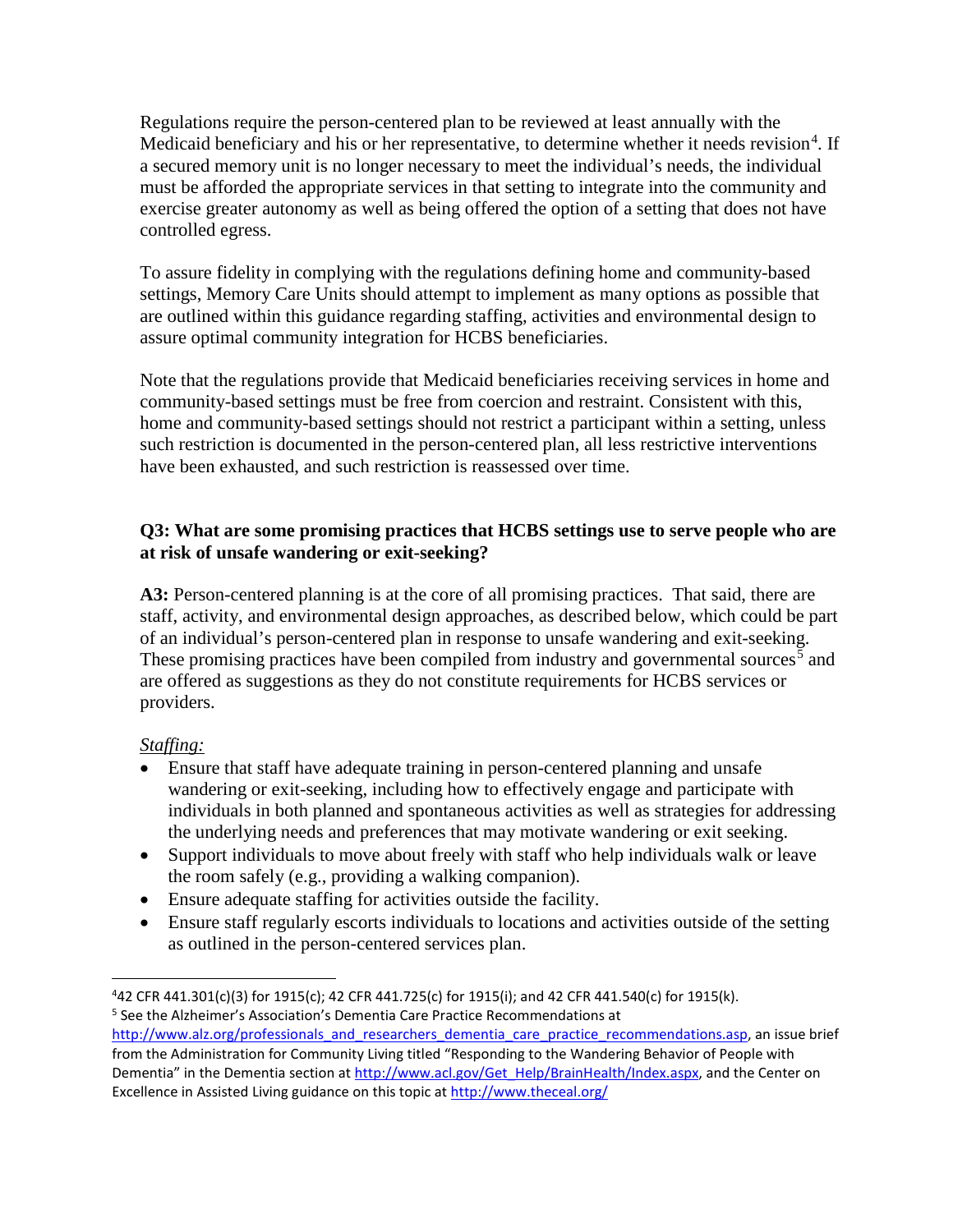• Provide flexible supervision to assure adequate support from resident to resident and from time to time for the same resident dependent upon need.

### *Activities:*

- Prevent under-stimulation by offering activities that engage the beneficiary's interest. Activities could include music, art, physical exercise, mental stimulation, therapeutic touch, pets, or gardening.
- Provide a wellness program to help people exercise, have a healthy diet, manage stress, improve balance and gait, and stimulate cognition.
- Support mobility through engaging activities, such as dog walking, gardening, yoga, and dance.
- Develop daily meaningful activities and minimize passive entertainment, such as television watching.
- Make available easily accessible activities, such as playing cards, reading books and magazines.
- Encourage interaction with others.
- Ensure that family and friends have unrestricted access to the individual if she or he wants this, and to the setting itself.

# *Environmental design:*

- Eliminate overstimulation, such as visible doors that people use frequently; noise; and clutter.
- Create pictures on walls that can be sensory in nature to give individuals a place to stop and experience through sight or touch.
- Manage shift changes so that individuals do not see significant numbers of staff coming and going through the exit/entrance door at the same time.
- Use signage to orient the individual to the environment, such as indicating where toilets and bedrooms are, and assuring that there are places for individuals to sit and rest in large spaces within a setting that allow for safe wandering.
- Disguise exit doors using murals or covering door handles as safety codes permit.
- Use unobtrusive technological solutions, such as installing electronic coding lock systems on all building exits, or having individuals who wander or exit-seek unsafely wear electronic accessories that monitor their location.
- Include lockable doors on each individual's room unless the resident's person-centered plan documents that such an arrangement is unsafe, following the requirements of the rule on individual modifications. Alternative features designed for safety, such as doors on living units that are not lockable or secure exits, should be used only when they are part of the resident's person-centered plan, after less intrusive methods have been tried and did not work, as provided in the rule.
- Ensure unrestricted access to secured outdoor spaces and a safe, uncluttered path for people to wander, which has points of interest and places to rest.
- Identify quiet, public spaces for individuals to sit, observe and rest while simultaneously being part of the community, and may include items that are used to soften the senses or help with removing sensory stimulation.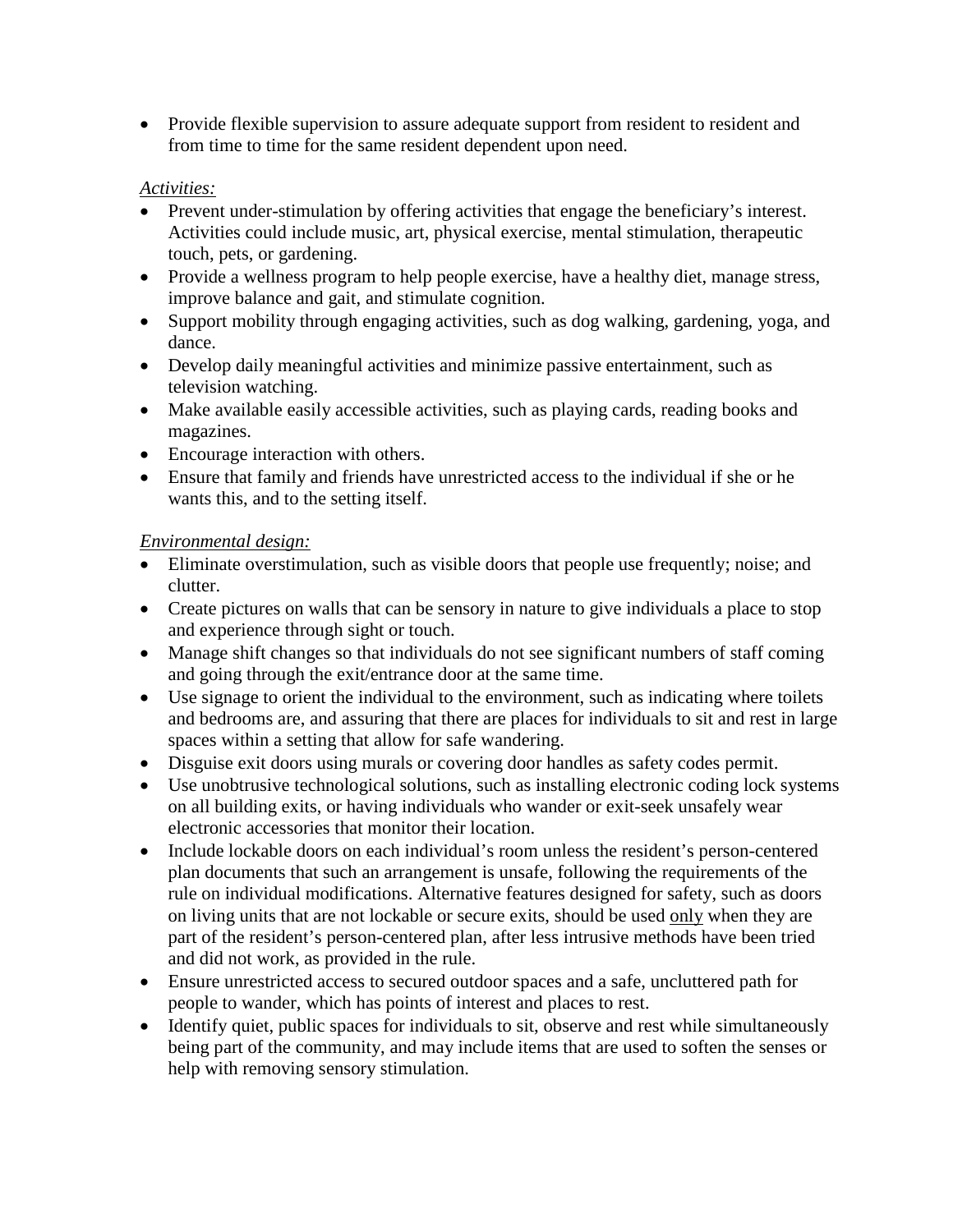- Enable people to leave the premises when they are not at risk of doing so unsafely. For example, wearable technologies can give people the ability to leave the setting or can limit the unsafe exiting of residents whose person-centered plans document that they are at risk of doing so.
- Using tools and technology to monitor an individual's activities to promote optimal independence and personal autonomy, but assuring that such resources are not used in place of adequate supervision.
- Ensure that Medicaid beneficiaries who may wander or exit-seek unsafely carry identification with their name and the service provider's location and contact information.
- Create a back-up plan or lost-person plan that describes roles and responsibilities when an individual has exited in an unsafe manner.
- Evaluate each lost-person incident to make revisions to person-centered care plans or to environmental design as necessary.

### **Q4: How can residential and adult day settings promote community integration for people who are at risk of unsafe wandering or exit-seeking? What are some examples of promising practices for implementing the community integration requirements of the regulations defining home and community-based settings and simultaneously assuring the safety of individuals who exhibit these behaviors?**

**A4:** All settings must facilitate and optimize Medicaid beneficiaries to live according to their daily routines and rituals, pursue their interests, and maximize opportunities for their engagement with the broader community in a self-determined manner, as outlined in the individual's person-centered service plan. The plan must reflect clinical and support needs as identified through an assessment of functional need, and document the individual's preferences for community integration and how these preferences will be addressed in the setting they have chosen.

Settings can support community integration, in accordance with each individual's personcentered plan by strategies and practices such as:

- Finding out during initial assessments what individuals desire in terms of community engagement and educate them about how the setting's capabilities will meet the individual's needs and preferences. This should be done before the individual makes a decision about services and settings to allow the best fit between the person and place.
- Documenting the factors the person identifies as important in a community such as proximity to and involvement of family, connections to communities of faith, specific cultural resources and activities, and others.
- Recording individual preferences for community integration in the person-centered plan and how the setting will support those preferences (e.g., participating in their faith community, attending a favorite club, Sunday breakfast at the local diner, interests in volunteering or in working, etc.) as well as the transportation needed to achieve desired outcomes, recognizing that many of these activities are leveraged through natural supports and thus would not require Medicaid-funded resources.
- Providing individuals with opportunities to engage others in their settings through activities, outings, and socialization opportunities.